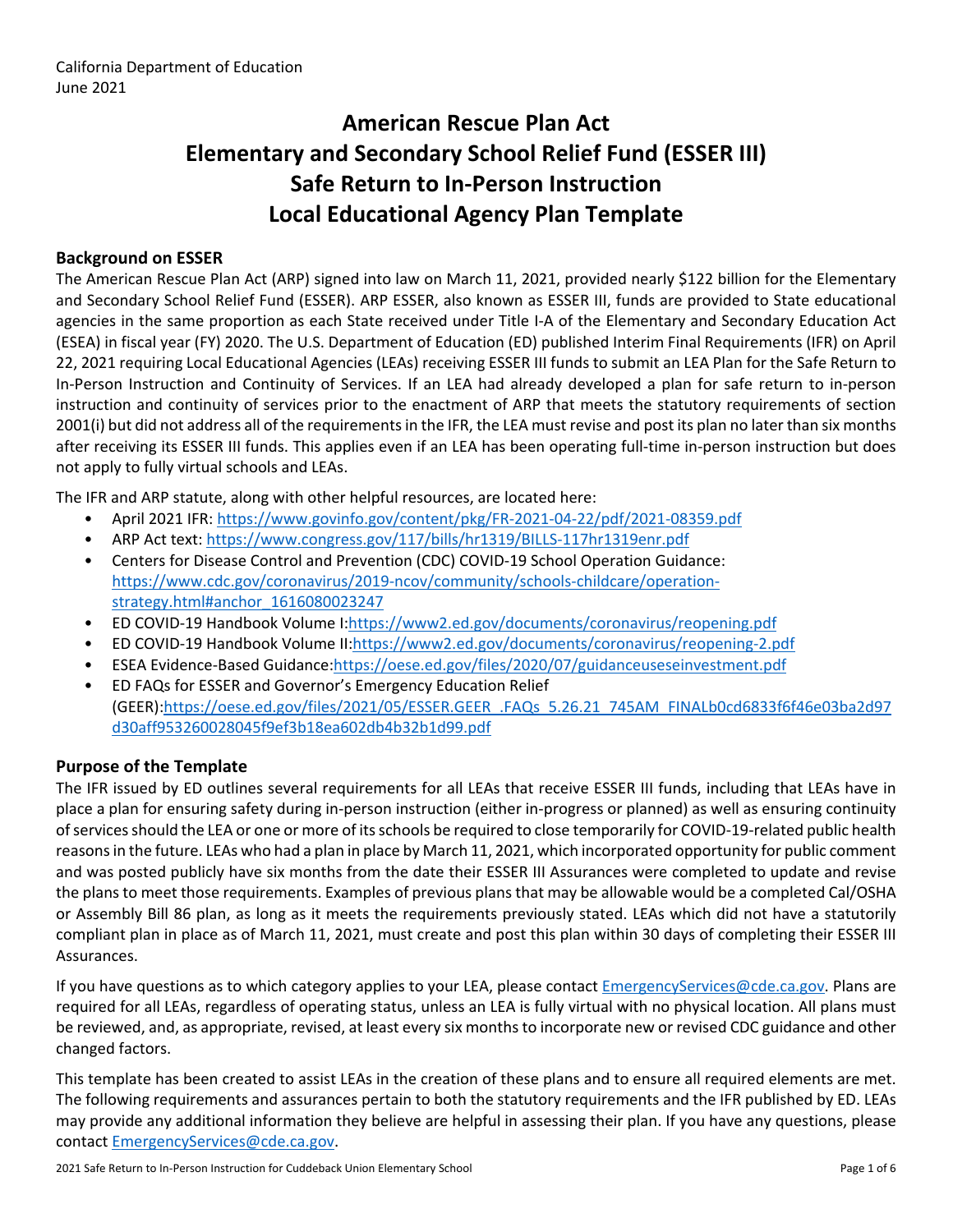### **LEA Plan for Safe Return to In-Person Instruction and Continuity of Services**

## **LEA Name:** Cuddeback Union Elementary School

Option for ensuring safe in-person instruction and continuity of services: has developed a plan

1. Please choose one:

 $\vert x \vert$ The LEA had a plan, as of March 11, 2021, that is already compliant with the ARP statute and will review and, as appropriate, revise it every six months to take into consideration the additional requirements of the IFR; or

NOTE: If your LEA already has a compliant plan as of March 11, 2021, and has assured such by checking the **box above, then you may skip questions 2-4 and complete the Assurance and Contact sections.**

The LEA has amended/created a plan compliant with the IFR using this template and has posted/will post it within 30 days of completing the ESSER III Assurances.

NOTE: If checking the box above that you are using this template to meet the 30 day plan requirements, you **must respond to each question in the template.**

Please note whether the LEA has a compliant plan and include a link to the plan, or acknowledge that the LEA is submitting a new plan and will post it within 30 days of receiving funds.

The LEA has a compliant plan that can be accessed at <https://www.cuddebackschool.org/>

2. The LEA will maintain the health and safety of students, educators, and other school and LEA staff, and the extent to which it has adopted policies, and a description of any such policies, on each of the CDC's safety recommendations, including: universal and correct wearing of masks; modifying facilities to allow for physical distancing; handwashing and respiratory etiquette; cleaning and maintaining healthy facilities, including improving ventilation; contact tracing in combination with isolation and quarantine, in collaboration with the State, local, territorial, or Tribal health departments; diagnostic and screening testing; efforts to provide vaccinations to school communities; appropriate accommodations for children with disabilities with respect to health and safety policies; and coordination with State and local health officials.

Describe how the LEA will maintain, or continue to maintain, health and safety policies and procedures. Include a description of any adopted policies and procedures regarding the CDC's safety recommendations (or available LEA website links to such policies). Include descriptions of appropriate accommodations adopted and coordination efforts conducted with outside State and local health officials. Please include or describe current public health conditions, applicable State and local rules and restrictions, and other contemporaneous information that informs your decision-making process.

Cuddeback School has an adopted a COVID-19 School Site-Specific Protection Plan (SSPP) based on the template SiteSpecific Protection Plan provided by Humboldt County Office of Education and Humboldt County Public Health. Cuddeback School also has a Cal-OSHA Covid Protection Plan designed to control exposures to the SARS-CoV-2 virus that may occur in our workplace, as well as an Injury Illness and Prevention Plan COVID 19 Addendum, which is attached as Appendix A-1, and is considered part of this COVID-19 Prevention Program. These plans are also informed by the American Academy of Pediatrics "COVID-19 Planning Considerations: Guidance for School Reentry", and incorporate past and current Humboldt County Public Health Orders and requirements, updated guidance from the Centers for Disease Control & Prevention, and the California Department of Public Health and the California Department of Education. These plans have been modified to meet specific guidance and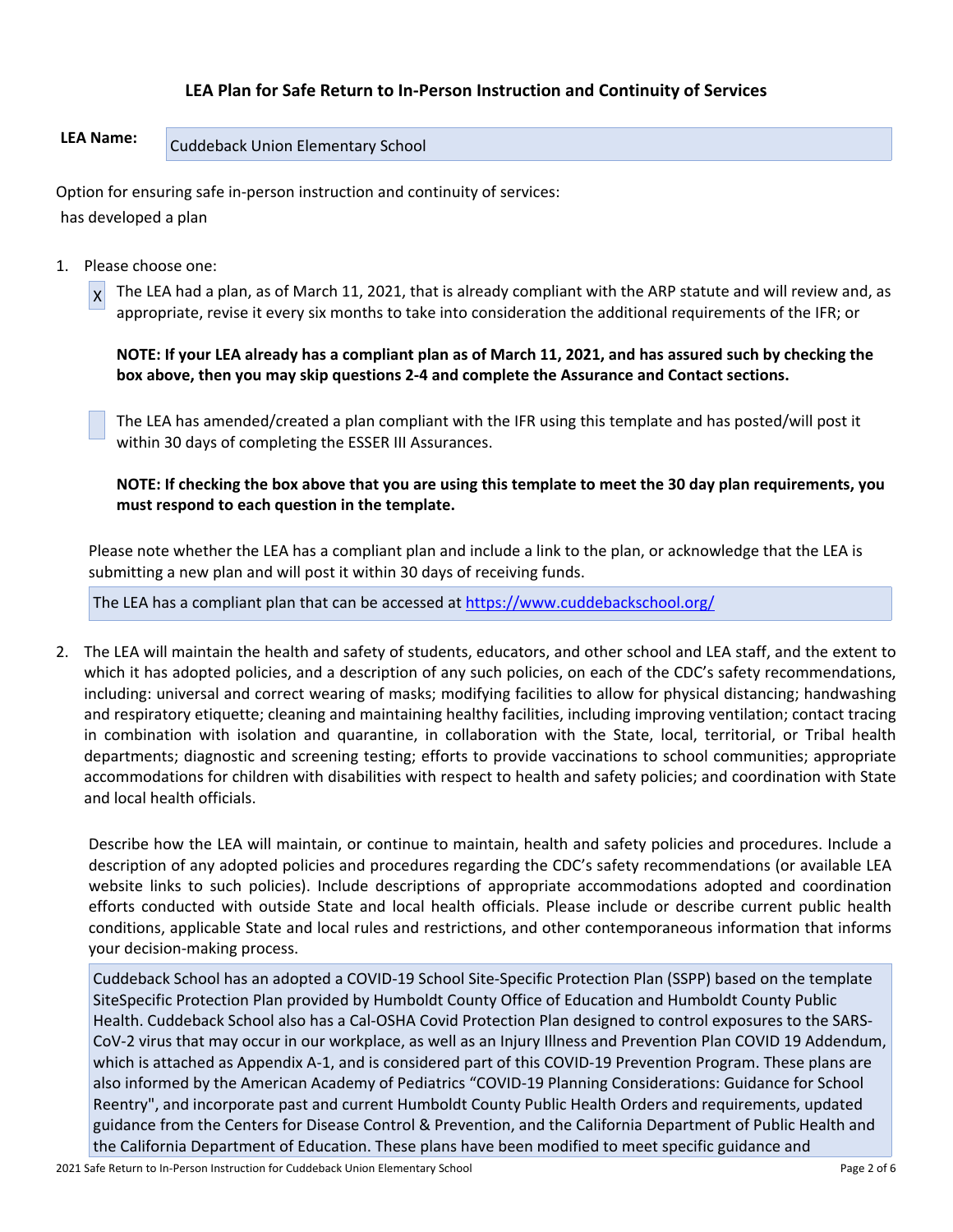requirements for schools and school offices and are intended to ensure schools and school/district offices have well developed and thorough plans in place and remain in compliance. The LEA's Plan for Safe Return to InPerson Instruction and Continuity of Services is based on these plans.

All persons entering the campus will be required to wear a face covering (mask and/or shield). All staff and students TK-8 grades are required to wear protective face coverings to the best of their ability while indoors or in common areas (hallways, outside corridors). Disposable masks are provided for anyone without one. All persons are encouraged to wear a face covering outdoors if they are unable to maintain 6 ft. distance from others. Students are instructed on proper care and wear of face coverings, proper hand washing, and social distancing.Hand sanitizing dispensers are located at entry points to each classroom and office building, along with readily available and accessible smaller portable bottles of sanitizer throughout classrooms and school buildings. Sinks and soap for hand washing are located in each restroom and in each classroom. Other PPE (gloves, N-95 masks, aprons) are available at no cost to staff by the school.

All certificated and classified staff is trained on keeping social distance from others, proper use of face coverings, the need for frequent and routine hand washing, and the proper use of hand sanitizer when hand washing is not an option.

Importantly, all staff is trained on educating students on COVID safety practices. Staff explicitly trains students on safety protocols of keeping social distance, caring for and wearing a face covering, proper hand washing, and the appropriate use of hand sanitizer if a hand washing station is not readily available. Training sources will be Keenan Safe Schools online modules and guidance documents from CDC, CDE, and Public Health. Staff is also trained on signs and symptoms of COVID 19, in order to properly screen students for such symptoms.

Staff is trained on the proper use of cleaning and disinfecting supplies through the Keenan Safe Schools. All staff has access to cleaning supplies and essential protective equipment to use while cleaning/disinfecting. Teachers and classified staff will clean and disinfect surfaces between groups using a common surface (tabletops, counters) throughout the day as needed. In addition, the daily schedule allows for surface cleaning during recess breaks and before/after school. Custodial staff completes intensified cleaning and disinfecting in each room of the building at the conclusion of each school day. All cleaning supplies are EPA approved for COVID-19.

All staff is trained on signs of COVID-related illness, and is vigilant in observing for and reporting signs immediately to the school office. Reported students will be sent to the isolation room in the main office for further evaluation. Parents have been notified of COVID rapid testing option available at school. Students may be tested and evaluated and/or parent is required to immediately pick up their student.

Staff and students who are sick are expected to stay home. This existing school policy will be expressly reiterated and enforced. Policy messaging is provided to parents, students, and staff in back to school information, campus signage, trainings.

The school conducts antigen rapid testing for staff and students on site.The school has the ability to perform regular screening and monitoring testing for students and employees, and does so including weekly testing for unvaccinated employees in accordance with state regulations. Extra COVID testing consideration is given to ensure compliance with CDPH guidance regarding staff and student participants in extra-curricular activities like athletics. Parents have been notified appropriately of this availability. The school is compliant with Public Health, CDE, and state government regarding regular testing of unvaccinated and vaccinated staff and students according to the most recent guidelines. Testing results are uploaded and reported to public health via the Primary Health platform.

Cuddeback School closely follows CDPH Guidance for K-12 Schools regarding any COVID-related for students and staff:

7. Quarantine recommendations for vaccinated close contacts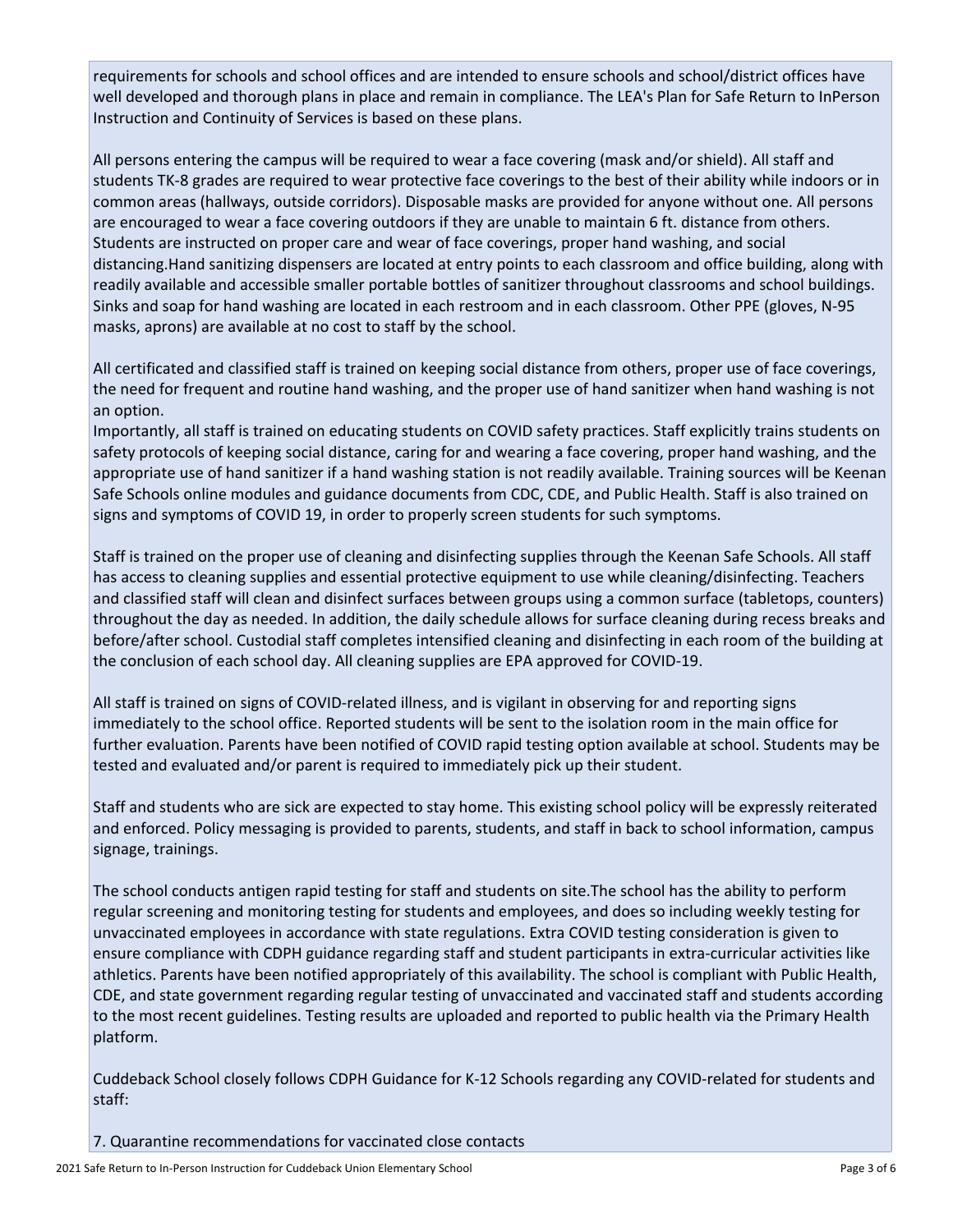a. For those who are vaccinated, follow the CDPH Fully Vaccinated People Guidance regarding quarantine.

8. Quarantine recommendations for unvaccinated students for exposures when both parties were wearing a mask, as required in K-12 indoor settings. These are adapted from the CDC K-12 guidance and CDC definition of a close contact. See the K-12 Schools Guidance 2021-2022 Questions & Answers for additional recommendations to focus on high-value contact tracing to protect students and staff.

a. When both parties were wearing a mask in any school setting in which students are supervised by school staff (including indoor or outdoor school settings and school buses, including on buses operated by public and private school systems), unvaccinated students who are close contacts (more than 15 minutes over a 24-hour period within 0-6 feet) may undergo a modified quarantine as follows. They may continue to attend school for in-person instruction if they:

i. Are asymptomatic;

ii. Continue to appropriately mask, as required;

iii. Undergo at least twice weekly testing during quarantine; and

iv. Continue to quarantine for all extracurricular activities at school, including sports, and activities within the community setting.

9. Quarantine duration recommendations for unvaccinated close contacts in:

- Standard quarantine (i.e., students who were not wearing masks or for whom the infected individual was not wearing a mask during the exposure); OR
- Modified quarantine (i.e., students as described in #8 above).

a. These contacts, if they remain asymptomatic (meaning they have NOT had any symptoms), may discontinue self-quarantine under the following conditions:

i. Quarantine can end after Day 10 from the date of last exposure without testing; OR

ii. Quarantine can end after Day 7 if a test specimen (i.e., antigen diagnostic test, PCR/molecular diagnostic test,

or pooled PCR/molecular test) is collected on or after Day 5 from the date of last exposure and tests negative. b. To discontinue quarantine before 14 days following last known exposure, asymptomatic close contacts should:

i. Continue daily self-monitoring for symptoms through Day 14 from last known exposure; AND

ii. Follow all recommended non-pharmaceutical interventions (e.g., wearing a mask when around others, hand washing, avoiding crowds) through Day 14 from last known exposure.

c. If any symptoms develop during this 14-day period, the exposed person must immediately isolate, get tested and contact their healthcare provider with any questions regarding their care.

10. Isolation recommendations

a. For both vaccinated and unvaccinated persons, follow the CDPH Isolation Guidance for those diagnosed with COVID-19.

Social distancing is encouraged at this time; however, with strict indoor masking in place, students in a typical classroom setting are not restricted to a 6 ft. distancing requirement, nor prohibited from using multiple classrooms for instruction.

The general public is not allowed on campus at this time to limit outside exposure at school. Large community gatherings such as awards assemblies, fundraiser dinners, school carnival are suspended or conducted with only students and staff as appropriate and practicable.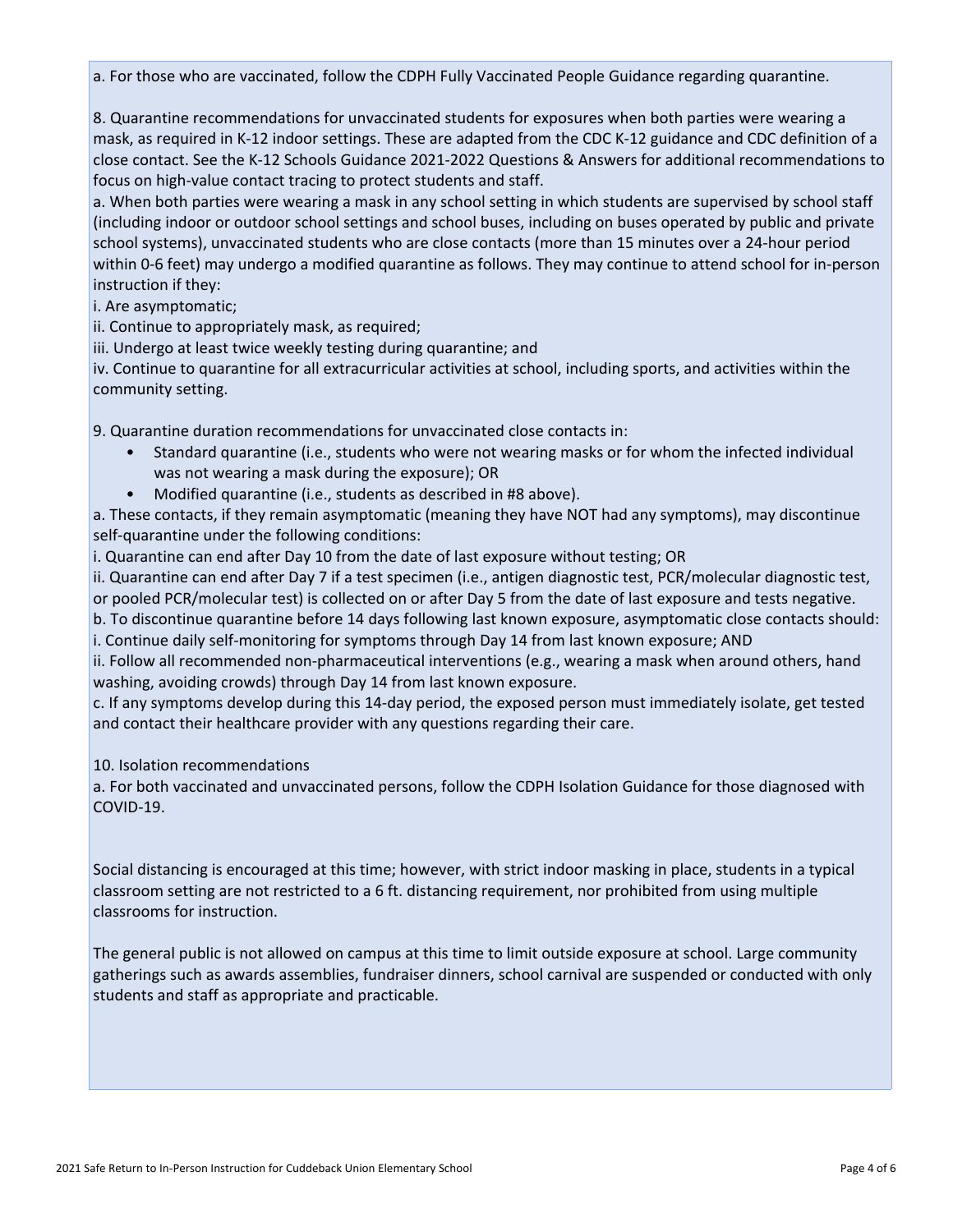3. The LEA will ensure continuity of services, including but not limited to services to address students' academic needs and students' and staff social, emotional, mental health and other needs, which may include student health and foodservices.

Describe how the LEA will ensure continuity of services in case isolation, quarantine, or future school closures are required, including how the LEA will meet the needs of students with disabilities and English learners.

In case of isolation, quarantine, or future school closures, Cuddeback School will continue to provide a full range of academic, social emotional, and nutrition services to our students. Currently, all students have access to a device. If the need arises, students will utilize their device from home in order to access online academic instruction from their classroom teacher. Students will also receive additional intervention support and special education services, as required by the students individualized education plan or need. These additional services include services for our EL students. Social emotional support will also be provided remotely, facilitated by the school counselor. Weekly schoolwork drop off and pick up will be instituted for those students requiring paper and pencil tasks. Materials will be delivered to those families that are unable to come to the school in person. Daily school meals will be made available to all students. Families that are unable to pick up meals can opt to have meals delivered.

The school will make every effort to provide any of these services to students in person on campus as possible utilizing 1:1, small groups, varying hours of service, or other means as appropriate.

4. The LEA sought public comments in the development of its plan and took those comments into account in the development of its plan.

Describe the LEA's policy or practice that provided the public with an opportunity to provide comments and feedback and the collection process. Describe how any feedback was incorporated into the development of the plan.

Cuddeback School's Plan for Safe Return to In-Person Instruction and Continuity of Services was discussed and developed with staff and community stakeholder input gathered originally in the development of the school's COVID-19 School Site-Specific Protection Plan (SSPP) and CalOSHA Covid Protection Plan in the spring and fall of 2020. The plan and its revisions are shared and discussed with parents, teachers, classified staff, and students through School Board of Trustees meetings, staff development meetings, classroom instruction, and personal interactions on and off campus. The Plan is posted on the school's website, and is updated every six months, or as state and local Public Health guidance dictates.

In addition, the LEA provides the following assurances:

- $\chi$  The LEA has made (in the case of statutorily compliant plans) or will make (in the case of new plans) its plan publicly available no later than 30 days after receiving its ARP ESSER allocation.
	- o Please insert link to the plan: [http://www.cuddebackschool.org/\\_theme/files/Safety%20Plan%20for%20Website.pdf](http://www.cuddebackschool.org/_theme/files/Safety%20Plan%20for%20Website.pdf)
- X The LEA sought public comment in the development of its plan and took those public comments into account in the development of its plan.
- X The LEA will periodically review and, as appropriate revise its plan, at least every six months.
- $\chi$  The LEA will seek public comment in determining whether to revise its plan and, if it determines revisions are necessary, on the revisions it makes to the plan.
- X If the LEA revises its plan, it will ensure its revised plan addresses each of the aspects of safety currently recommended by the Centers for Disease Control(CDC), or if the CDC has revised its guidance, the updated safety recommendations at the time the LEA is revising its plan.
- $X$  The LEA has created its plan in an understandable and uniform format.
- X The LEA's plan is, to the extent practicable, written in a language that parent can understand, or if not practicable, orally translated.